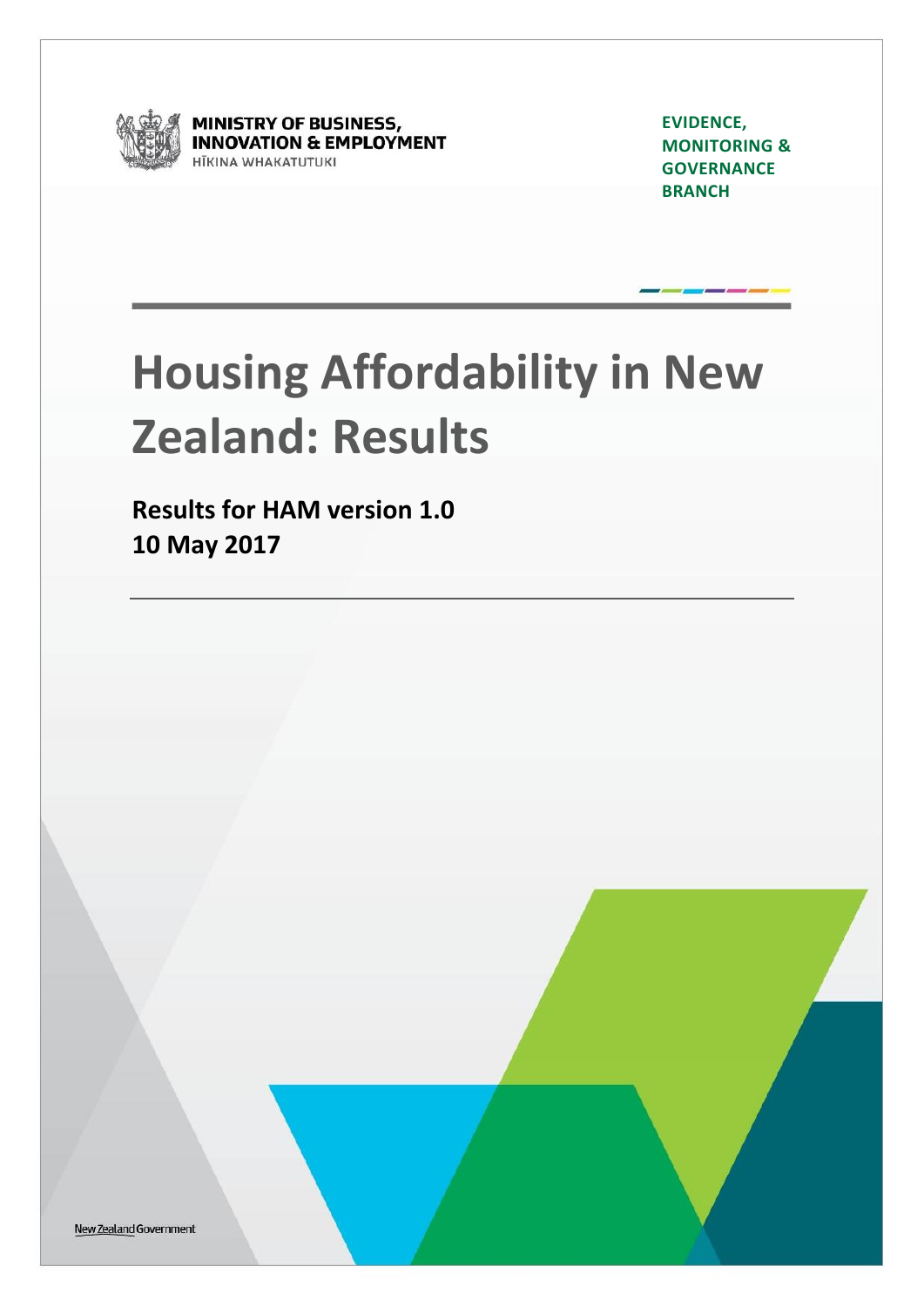# **Contents**

| Results of MBIE's new experimental Housing Affordability Measure is available up to June                                                                                  |
|---------------------------------------------------------------------------------------------------------------------------------------------------------------------------|
| Key to interpreting the results: measuring the share of households below the 2013                                                                                         |
|                                                                                                                                                                           |
| Renting in New Zealand is consistently more affordable than buying a first home 4                                                                                         |
| At a national level, housing affordability for first home buyers worsened from 2003 to<br>2009, with affordability remaining more stable between 2009 and 2015.  5        |
| At a national level, housing affordability for renters was worse in June 2015 than it was                                                                                 |
| In June 2015, of the three most populous New Zealand regions, the region with the least-                                                                                  |
| Housing affordability for first home buyers in Canterbury has improved since 2008 9                                                                                       |
| Housing affordability for renters in Canterbury has improved since 2011 10                                                                                                |
| Between March 2013 and June 2015, housing affordability for first home buyers in                                                                                          |
| Housing affordability for renters in Auckland was worse in 2015 than it was before the                                                                                    |
| Housing affordability for first home buyers in the Wellington region has followed the<br>national trend: it is worse than it was in 2003, but has improved since 2008  13 |
| Housing affordability for renters in the Wellington region is worse than it was before the                                                                                |
|                                                                                                                                                                           |
| ANNEX 2: FURTHER DETAIL ON MBIE'S HOUSING AFFORDABILITY MEASURES  16                                                                                                      |
|                                                                                                                                                                           |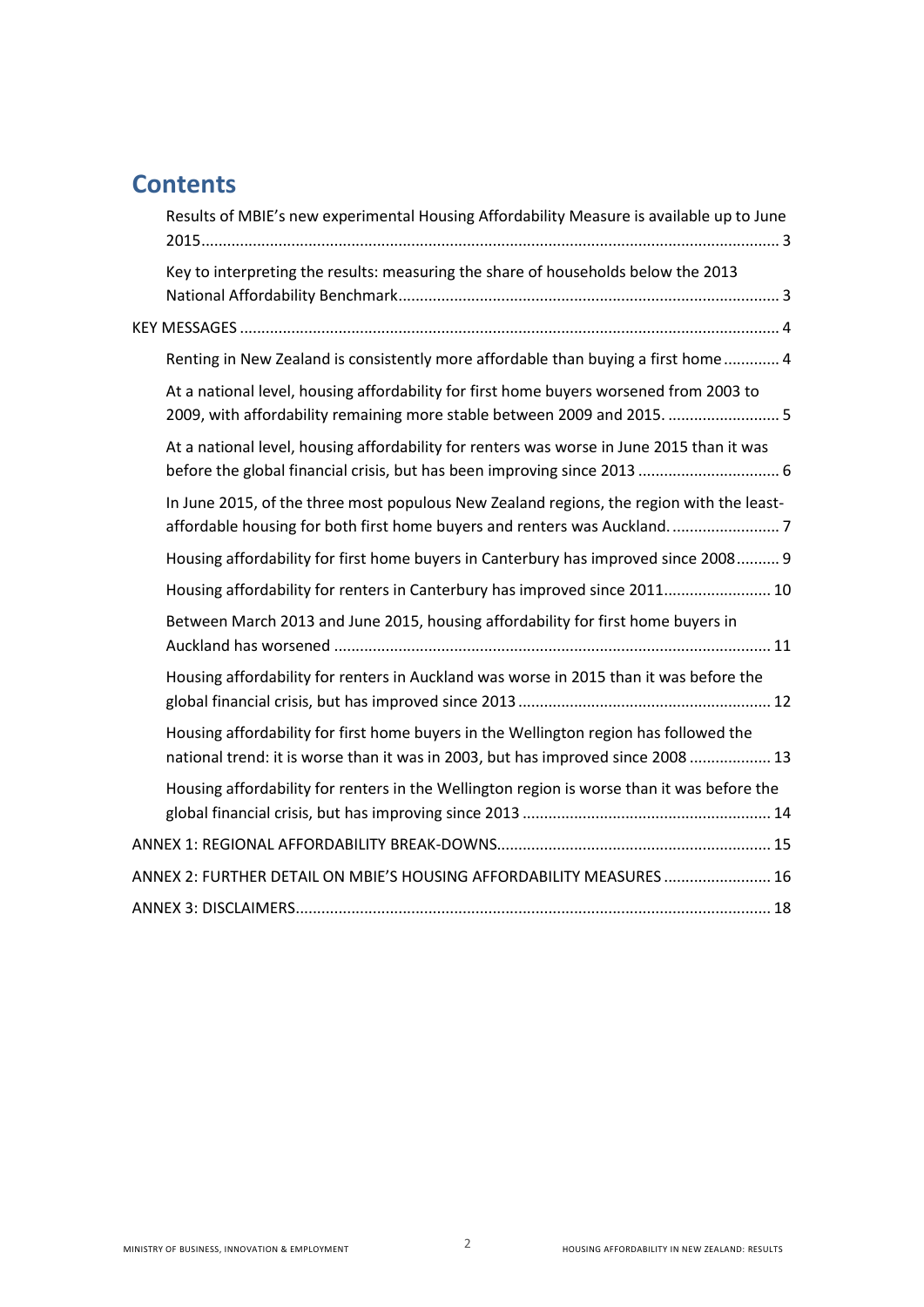### <span id="page-2-0"></span>**Results of MBIE's new experimental Housing Affordability Measure is available up to June 2015**

In August 2012, as part of a review of the Official Statistics System, Cabinet agreed that work should be undertaken towards the creation of a Tier 1 official statistic on housing affordability, so as to understand the state of housing affordability in more detail. For this reason, it was decided to develop the Housing Affordability Measure (HAM). The HAM is an experimental statistical series which consists of two indicators, each looking at a different population: the potential first home buying population and the renting population. Affordability is calculated based on actual housing costs for current renters, and potential housing costs for renters if they were to transition to home ownership by purchasing a modest home in the area in which they currently live.

As the lead government agency on housing policy, the Ministry of Business, Innovation and Employment (MBIE) assumed the responsibility for developing these two indicators. The HAM's most recent results (up to June 2015) are now available and are communicated within this paper. The paper presents key findings about housing affordability trends at a national level and for the three most populous regions of New Zealand. A first annex provides a snapshot of the most recent levels of housing affordability for all regions, and a second annex provides further context for the development of the indicators and an overview of the methodology used to calculate them.

## <span id="page-2-1"></span>**Key to interpreting the results: measuring the share of households below the 2013 National Affordability Benchmark**

The HAM indicators provide a picture of national and regional housing affordability trends. The indicators calculate how much money households have left over after paying for their housing costs – or, in the case of the first home buying population, how much money they would have left over if they were to transition from renting to home ownership by purchasing a modest home in the area in which they currently live.<sup>1</sup> The households are then classified as being either above or below the 2013 National Affordability Benchmark based on this 'residual income'.<sup>2</sup> A growing proportion of households below the benchmark indicates that housing is becoming less affordable, while a shrinking number indicates that it is becoming more affordable. In this regard, HAM is like other common affordability measures in that higher numbers mean less-affordable housing.

The residual incomes are adjusted ('equivalised') using a formula that makes a household's residual income equivalent to what a one-person household would need to earn to have a comparable standard of living. Any household with an equivalised weekly residual income (i.e. the money they have left over after paying for housing costs each week) of less than \$662 is below the 2013 National Affordability Benchmark. Because this threshold is based on affordability for current homeowners and renters, and homeowners typically have higher incomes relative to housing costs than renters, the proportion of renting households and potential first home buyers below the 2013 National Affordability Benchmark is generally more than 50 per cent.

For more details, see Annex 2.

**.** 

 $1$  For the purposes of the HAM, a 'modest first home' is a one- or two-bedroom residential property in the lower quartile of property values for the territorial authority or Auckland ward area the household resides in.

 $2$  As a reference point, the2013 National Affordability Benchmark is set as the median affordability for homeowners and renters, nation-wide, in June 2013.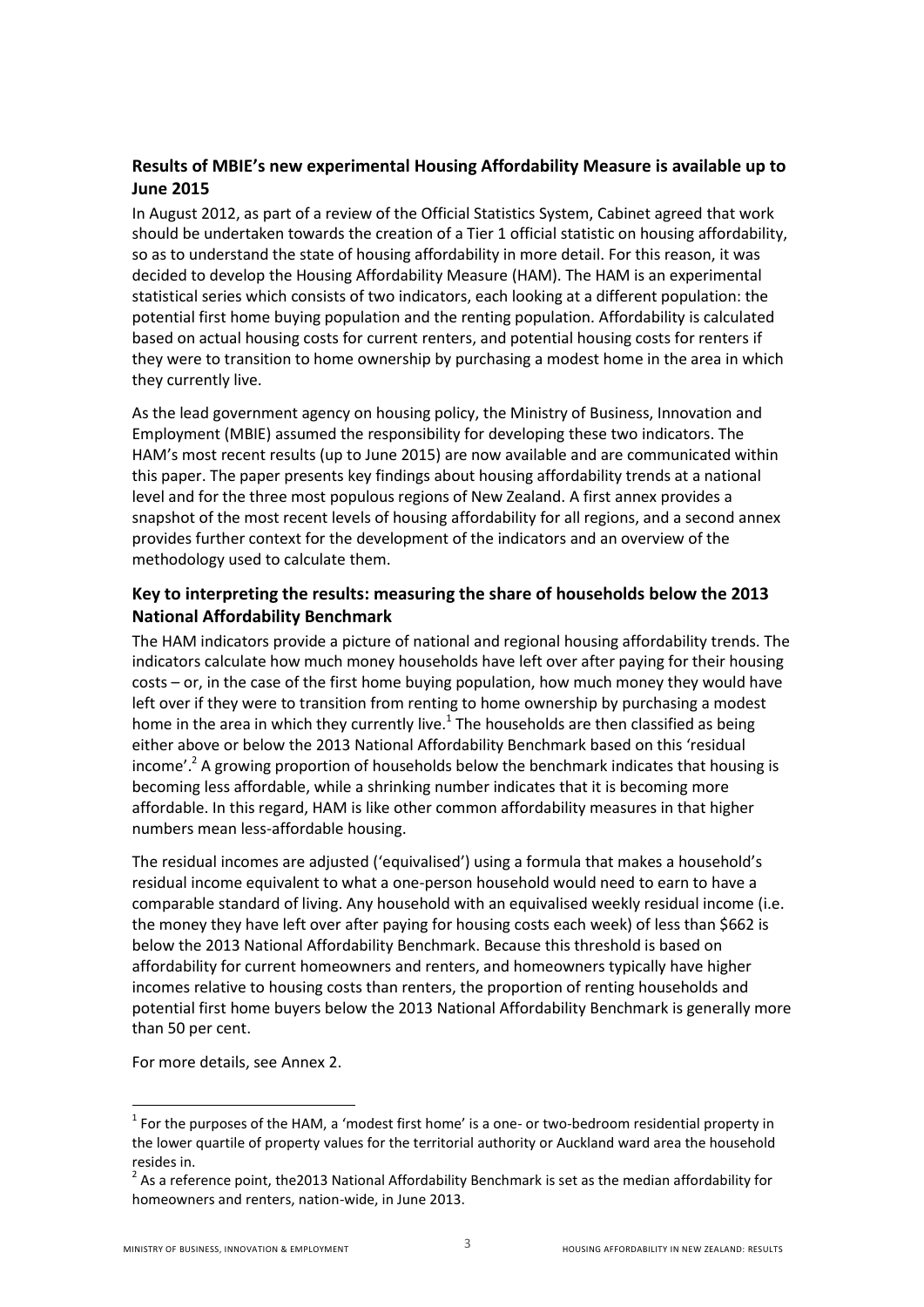## <span id="page-3-0"></span>**KEY MESSAGES**



#### <span id="page-3-1"></span>**Renting in New Zealand is consistently more affordable than buying a first home**

*Figure 1: Share of first home buyer (HAM Buy) and renting (HAM Rent) households below the 2013 National Affordability Benchmark, national-level data (March 2003 to June 2015)* 

The global financial crisis in 2008-09 affected affordability for both the first home buying and the renting populations but in different ways. Aspiring first home buyers saw affordability stabilise almost immediately, and housing affordability for this population improved in 2009. By contrast, renting households experienced worsening affordability from 2009, which lasted until 2011. Housing affordability for renters is consistently better than for first home buyers – this trend is consistent nationwide.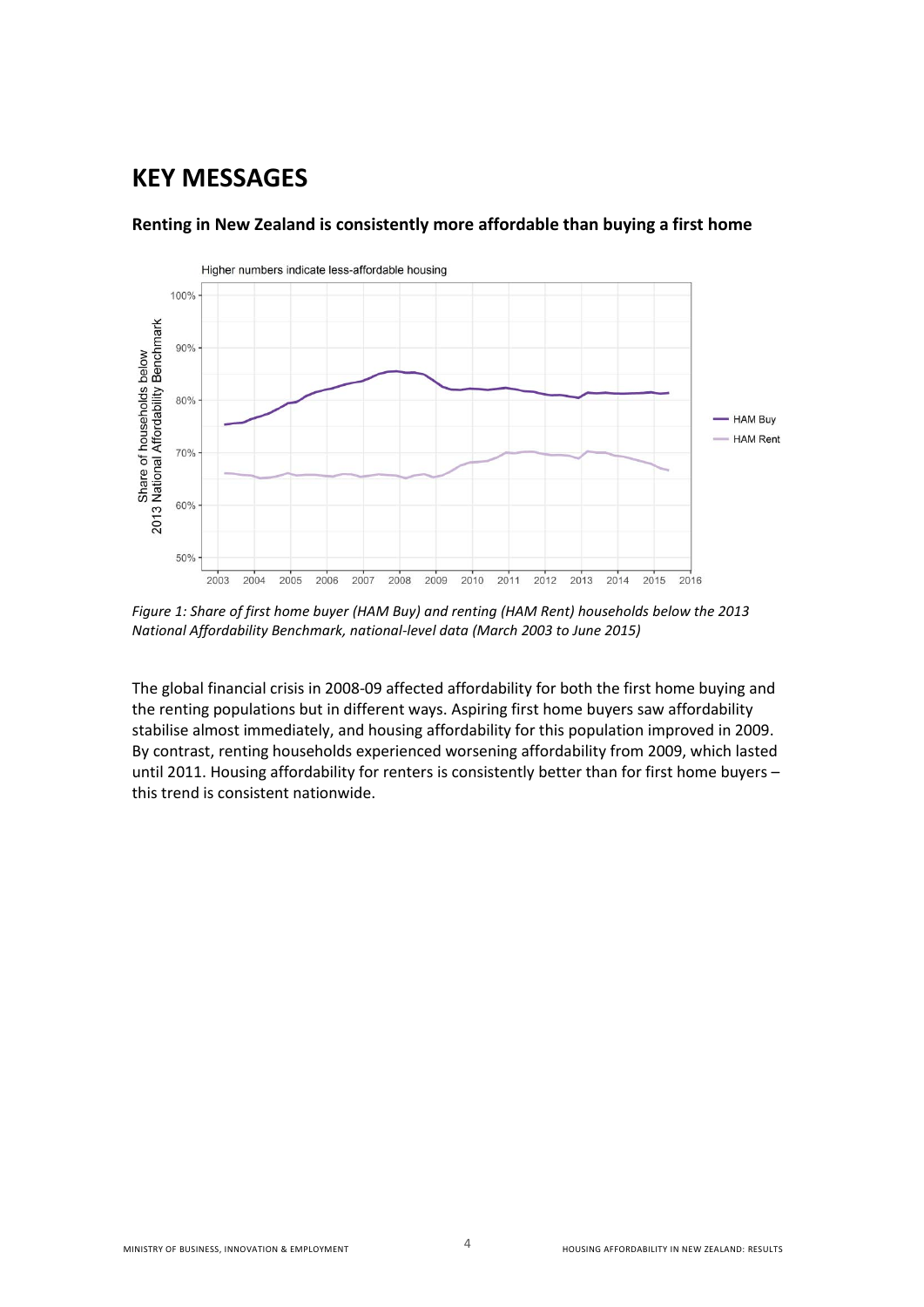

#### <span id="page-4-0"></span>**At a national level, housing affordability for first home buyers worsened from 2003 to 2009, with affordability remaining more stable between 2009 and 2015.**

*Figure 2: Share of first home buyer households below the 2013 National Affordability Benchmark (HAM Buy), national-level data (March 2003 to June 2015)* 

The proportion of potential first home buyer households below the 2013 National Affordability Benchmark worsened from 75 per cent in March 2003, to 86 per cent in December 2007. Between December 2007 and June 2009, mortgage interest rates and house prices in many parts of New Zealand reduced as a result of the global financial crisis, making housing more affordable for first home buyers. Between 2009 and 2015, due largely to persistently low interest rates offsetting rising house prices, the proportion of first home buyer households below the2013 National Affordability Benchmark remained relatively unchanged. In June 2015 it was 81 per cent.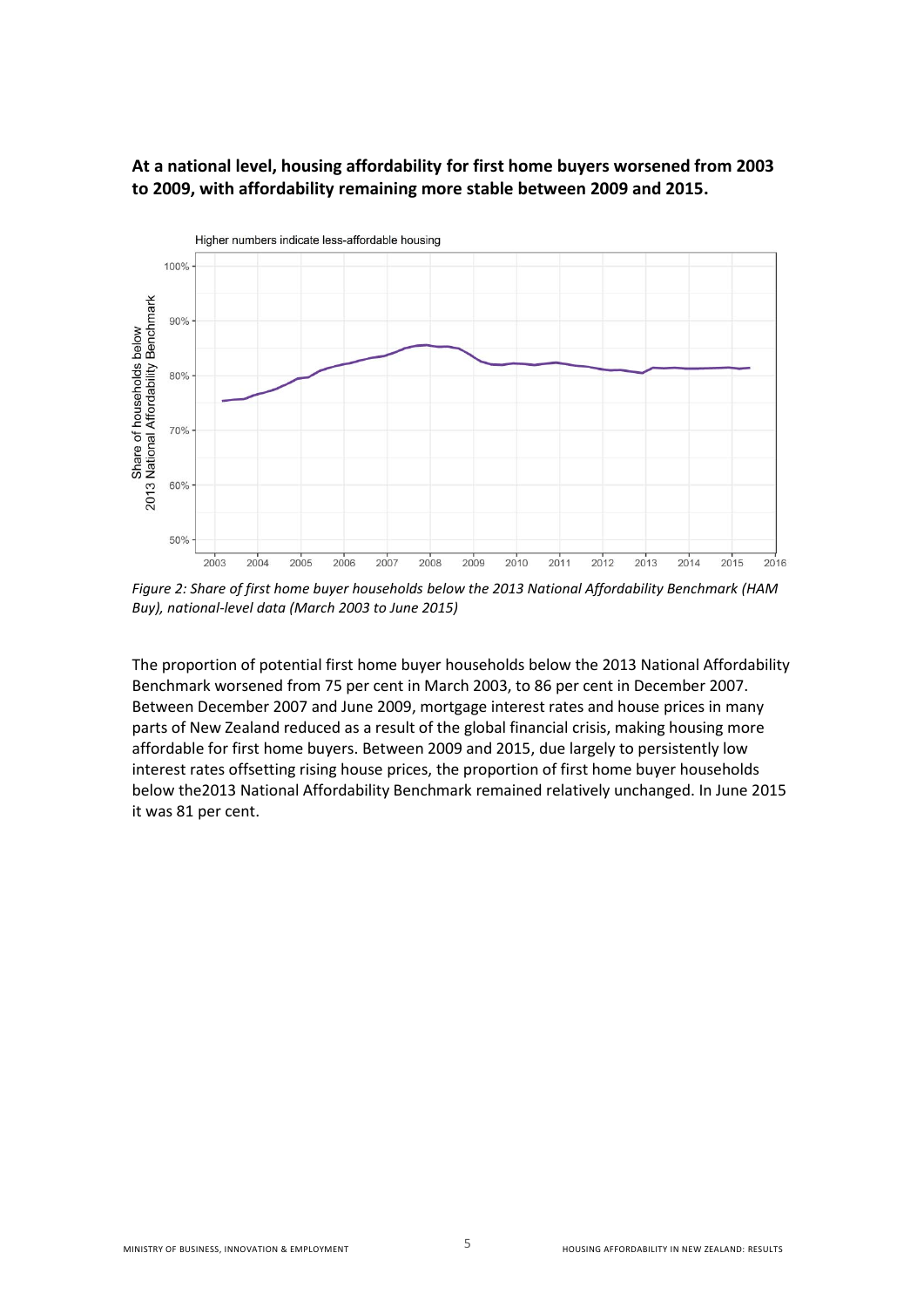

#### <span id="page-5-0"></span>**At a national level, housing affordability for renters was worse in June 2015 than it was before the global financial crisis, but has been improving since 2013**

*Figure 3: Share of renting households below the 2013 National Affordability Benchmark (HAM Rent), national-level data (March 2003 to June 2015)* 

At a national level, housing affordability for renting households was stable from 2003 to 2009, at which point it worsened until late 2011. However, affordability began improving again from 2013 to 2015. Compared to first home buyer affordability, housing affordability for renters has been fairly constant over time. A similar proportion of households were below the 2013 National Affordability Benchmark in June 2015 (67 per cent) as at the start of the time-series in March 2003 (66 per cent).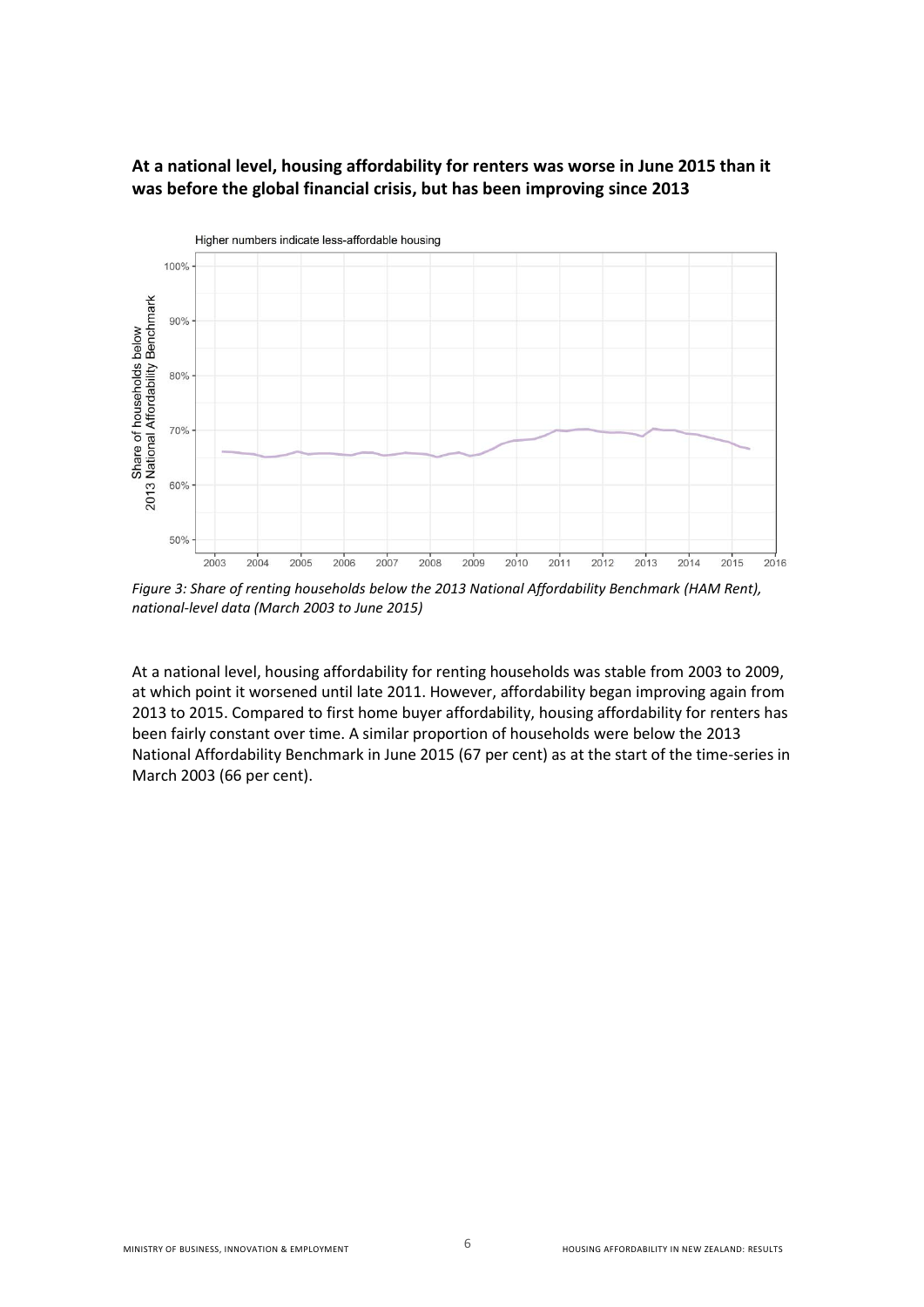

#### <span id="page-6-0"></span>**In June 2015, of the three most populous New Zealand regions, the region with the least-affordable housing for both first home buyers and renters was Auckland.**

*Figure 4: Share of first home buyer households below the 2013 National Affordability Benchmark (HAM Buy), nationally and for Auckland, Wellington Region, and Canterbury* 

For potential first home buyer households in Auckland, Wellington, and Canterbury, affordability followed the national trend until 2011, at which point housing affordability improved in Canterbury and worsened in Auckland. In comparison to these two regions, affordability in Wellington has been relatively stable and is consistently the most affordable of the three regions.

Between 2011 and 2015, house price growth in Auckland has been historically high and sustained. This has particularly affected first home buyers in Auckland: in June 2015, the proportion of potential first home buying households below the 2013 National Affordability Benchmark was 86 per cent.

In contrast to Auckland, housing affordability for potential first home buyer households in Canterbury improved significantly between 2011 and 2015. The proportion of these Canterbury households below the 2013 National Affordability Benchmark improved from 84 per cent in December 2010 to 78 per cent in June 2015. In September 2010 and February 2011, two major earthquakes hit Christchurch, causing widespread damage to the city's infrastructure. In the period since the earthquakes, household incomes in Canterbury have increased faster than housing costs, improving housing affordability for both renters and potential first home buyers.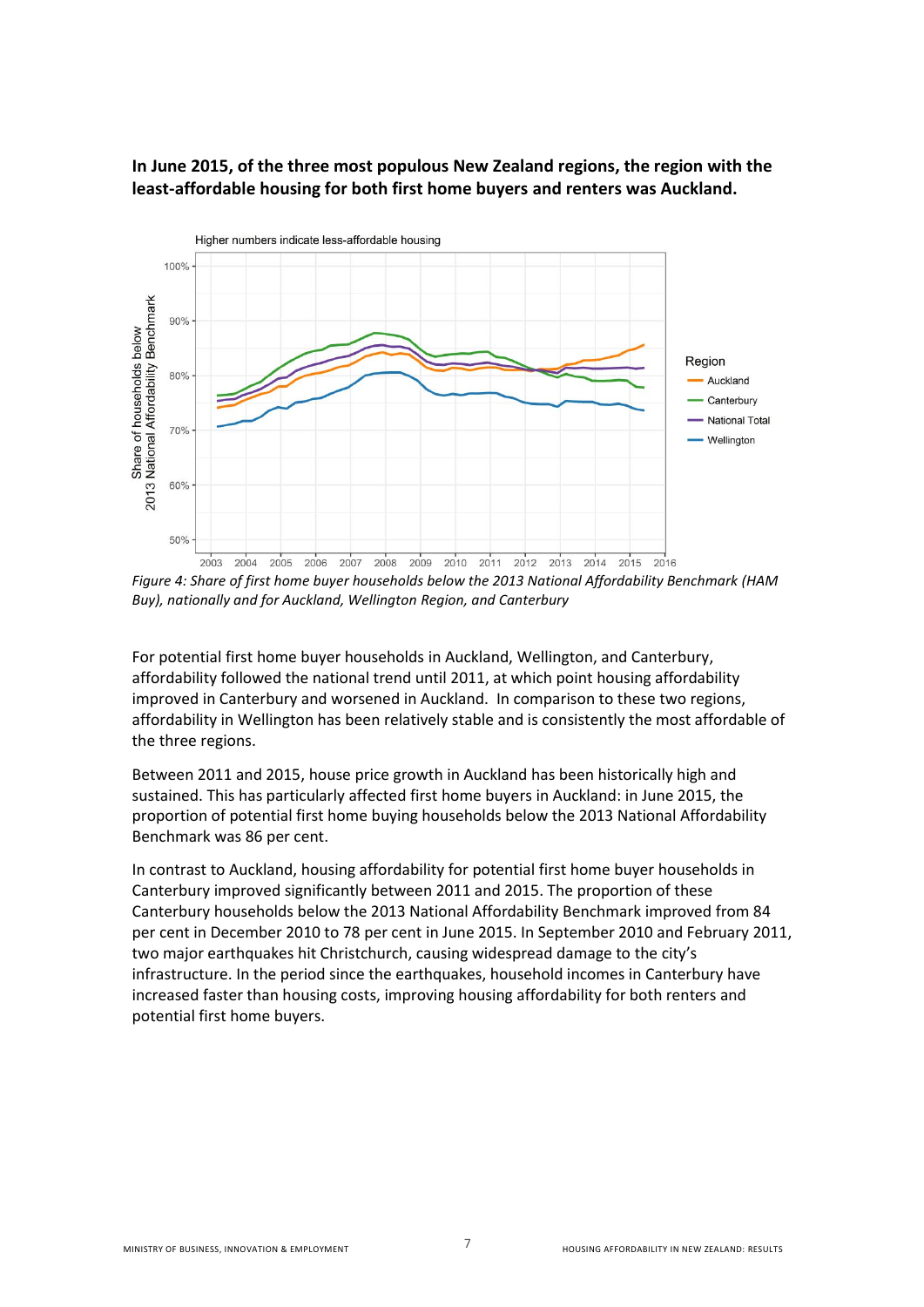

*Figure 5: Share of renting households below the 2013 National Affordability Benchmark (HAM Rent), nationally and for Auckland, Wellington Region, and Canterbury* 

For renting households in Auckland and Wellington, housing affordability has followed the national trend across the time-series. In Canterbury, however, the proportion of households below the 2013 National Affordability Benchmark followed the national trend only until 2011, after which time housing affordability improved. The most recent data, from June 2015, shows that the proportion of Canterbury households below the 2013 National Affordability Benchmark reached 61 per cent, which means Canterbury is now more affordable for renters than Wellington. As discussed above, this improvement in affordability for renting households is due to average household incomes in Canterbury growing faster than average rents after the earthquakes.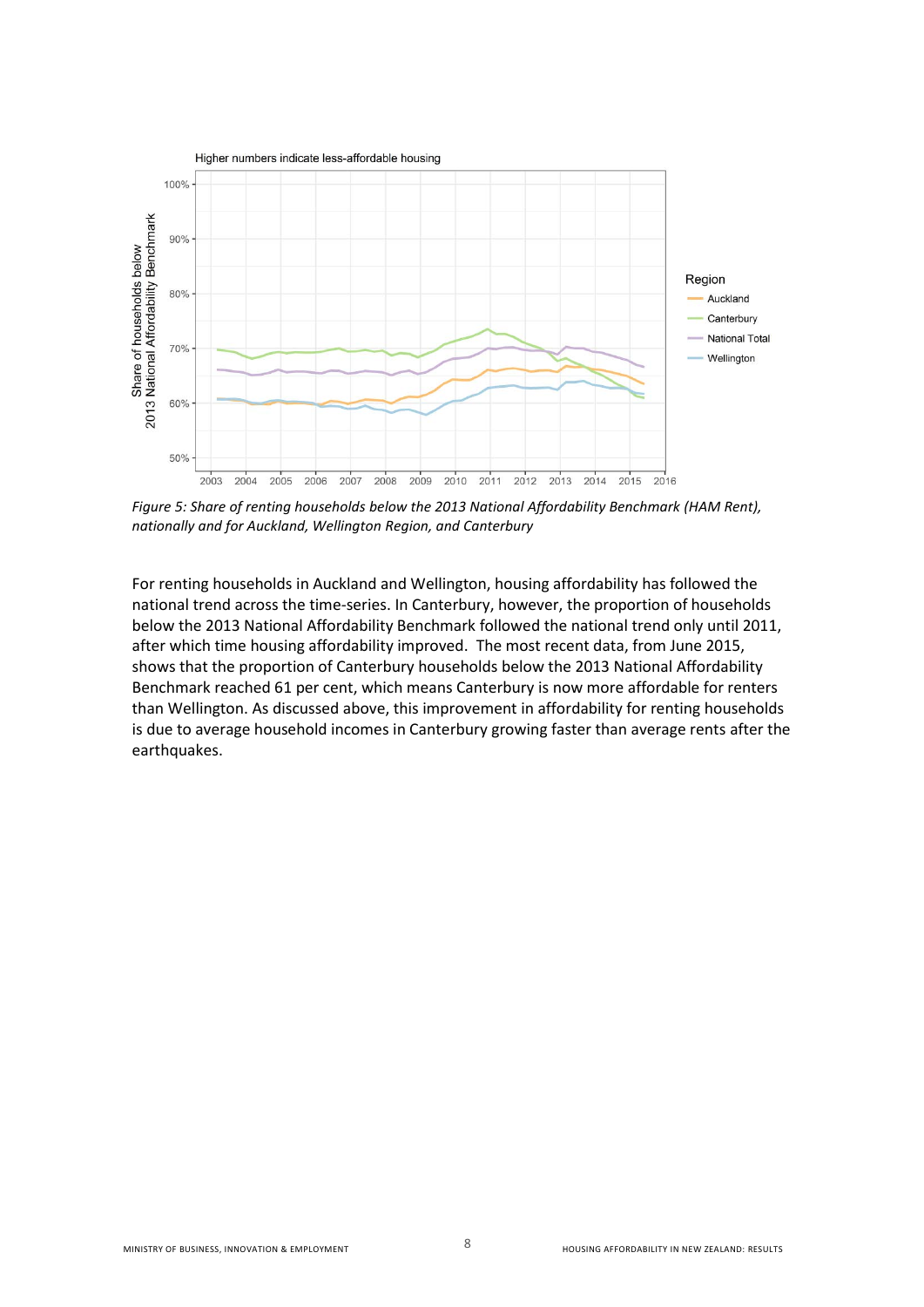

#### <span id="page-8-0"></span>**Housing affordability for first home buyers in Canterbury has improved since 2008**

*Figure 6: Share of first home buyer households below the 2013 National Affordability Benchmark (HAM Buy) in Canterbury (March 2003 to June 2015)* 

Housing affordability for first home buyers in Canterbury worsened between 2003 and 2008, before improving again from 2009. The proportion of potential first home buyer households below the 2013 National Affordability Benchmark worsened from 76 per cent in March 2003 to 88 per cent in December 2007. The proportion then improved again, to 83 per cent in June 2009. The worsening affordability between 2003 and 2008 was caused by strong growth in house prices and interest rates, seen across New Zealand during that time; the improving affordability between 2008 and 2009 resulted from house price reductions and interest rate drops associated with the global financial crisis.

After 2009, housing affordability for potential first home buyers in Canterbury plateaued until 2011, and has been increasing steadily since. The proportion of these households below the 2013 National Affordability Benchmark improved from 84 per cent in December 2010 to 78 per cent in June 2015. This increasing affordability for first home buyers in Canterbury between 2011 and 2015 was due to average household incomes in Canterbury growing faster than housing costs after the 2010 and 2011 earthquakes.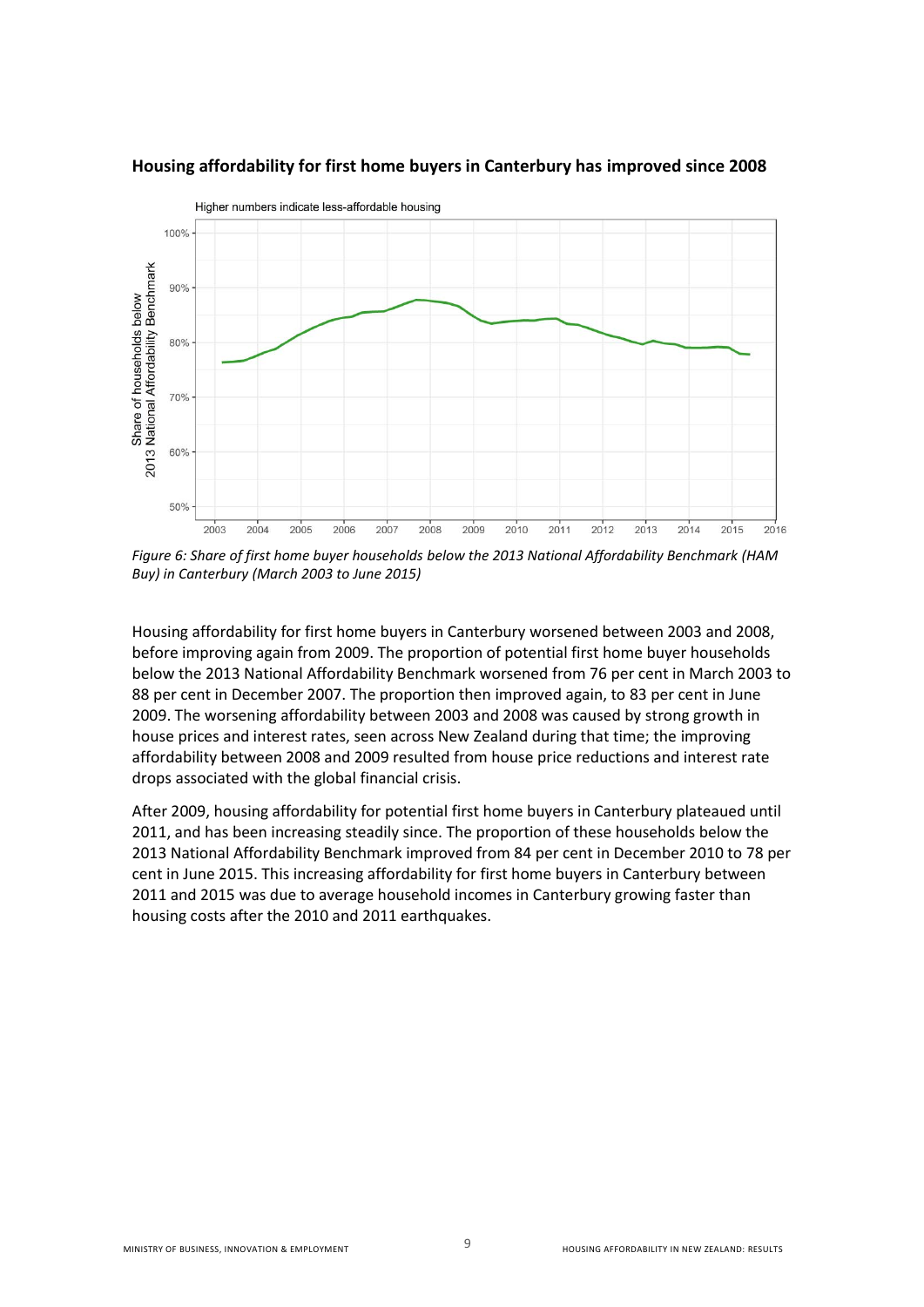

## <span id="page-9-0"></span>**Housing affordability for renters in Canterbury has improved since 2011**

*Figure 7: Share of renting households below the 2013 National Affordability Benchmark (HAM Rent) in Canterbury (March 2003 to June 2015)*

Housing affordability for renting households in Canterbury remained constant between 2003 and 2009, before deteriorating slightly to 2011. The proportion of Canterbury renting households below the 2013 National Affordability Benchmark held steady at around 70 per cent between 2003 and March 2009, before worsening to 74 per cent in December 2010. This trend in affordability is consistent with other regions of New Zealand over the same period.

After the September 2010 and February 2011 earthquakes hit Christchurch city, housing affordability for renters in Canterbury greatly improved. The proportion of Canterbury renting households below the 2013 National Affordability Benchmark improved from 74 per cent in December 2010 to 61 per cent in June 2015.

The improvement in affordability for renting households in Canterbury after the Christchurch earthquakes is related to median household incomes growing faster than average rents: according to data from Statistics New Zealand, median household incomes in Canterbury grew by 25 per cent from June 2011 to June 2015, whereas average rents in Canterbury grew by 17 per cent over the same period.<sup>3</sup>

 3 Sources: Statistics New Zealand's Household Labour Force Survey, median household income from all sources in Canterbury; Statistics New Zealand's Consumers Price Index, CPI component 'actual rents for housing' in Canterbury.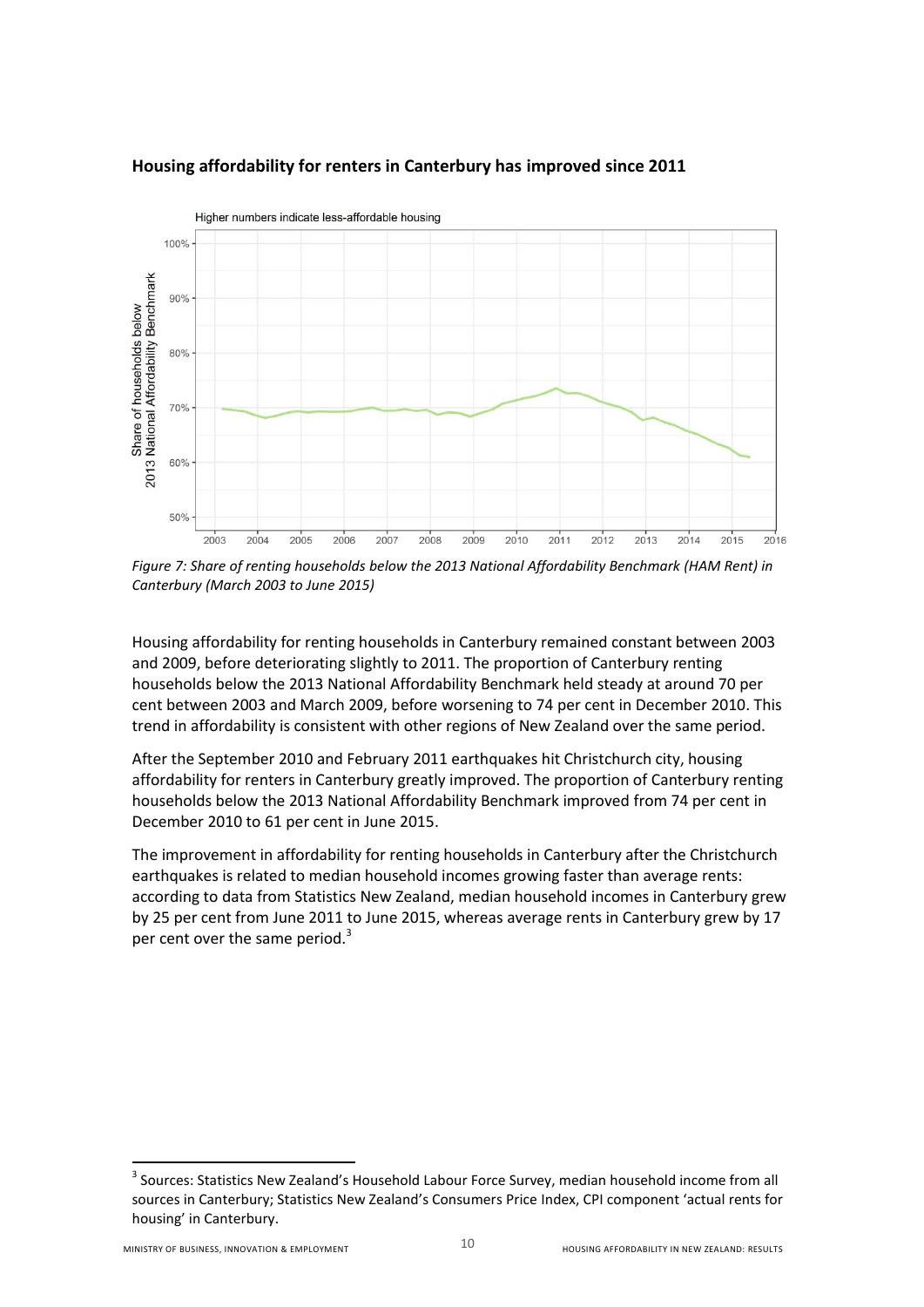## <span id="page-10-0"></span>**Between March 2013 and June 2015, housing affordability for first home buyers in Auckland has worsened**



*Figure 8: Share of first home buyer households below the 2013 National Affordability Benchmark (HAM Buy) in Auckland (March 2003 to June 2015)* 

Similar to the national trend, housing affordability for potential first home buyers in Auckland worsened between 2003 and 2008, before improving until 2009. The proportion of potential first home buyer households below the 2013 National Affordability Benchmark in March 2003 was 74 per cent; this proportion worsened to 84 per cent in December 2007, before improving again to 81 per cent in June 2009. The proportion of households below the 2013 National Affordability Benchmark then remained steady at that level until 2013.

From 2013 to 2015, housing affordability for potential first home buyer households in Auckland departed from the national trend, and then steadily worsened. The proportion of households below the 2013 National Affordability Benchmark worsened to 86 per cent in June 2015, the worst first home buying affordability in New Zealand at that time. Between 2011 and 2015, Auckland's house prices grew at historically high rates, making it more expensive to buy a first home.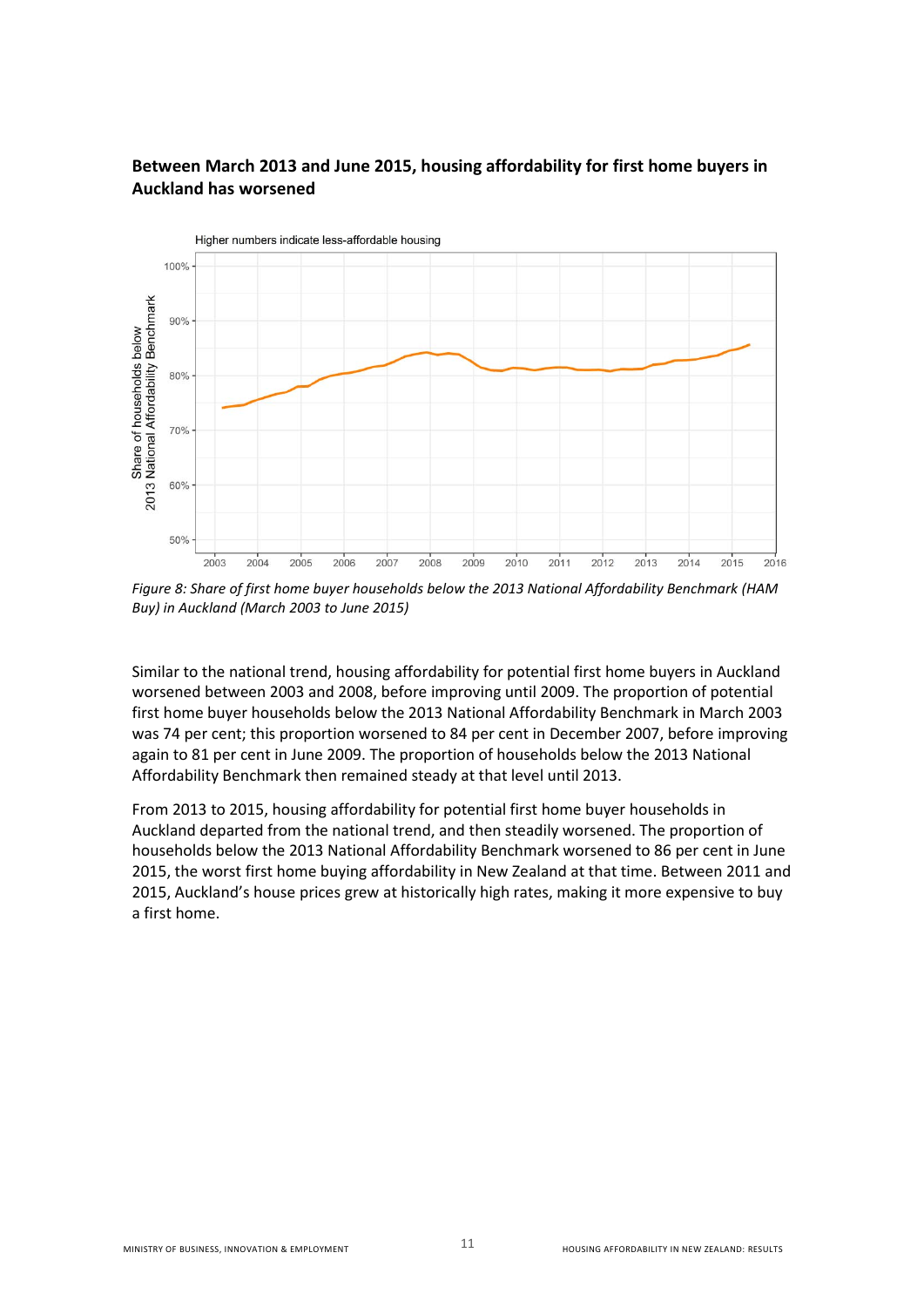### <span id="page-11-0"></span>**Housing affordability for renters in Auckland was worse in 2015 than it was before the global financial crisis, but has improved since 2013**



*Auckland (March 2003 to June 2015)* 

In contrast to affordability for first home buyers, housing affordability for renting households in Auckland followed the national trend across the time-series. The proportion of households below the 2013 National Affordability Benchmark held steady between 2003 and 2009 at about 60 per cent. The proportion of these households in Auckland worsened to 67 per cent in March 2013, and has since improved again, to reach 63 per cent in June 2015.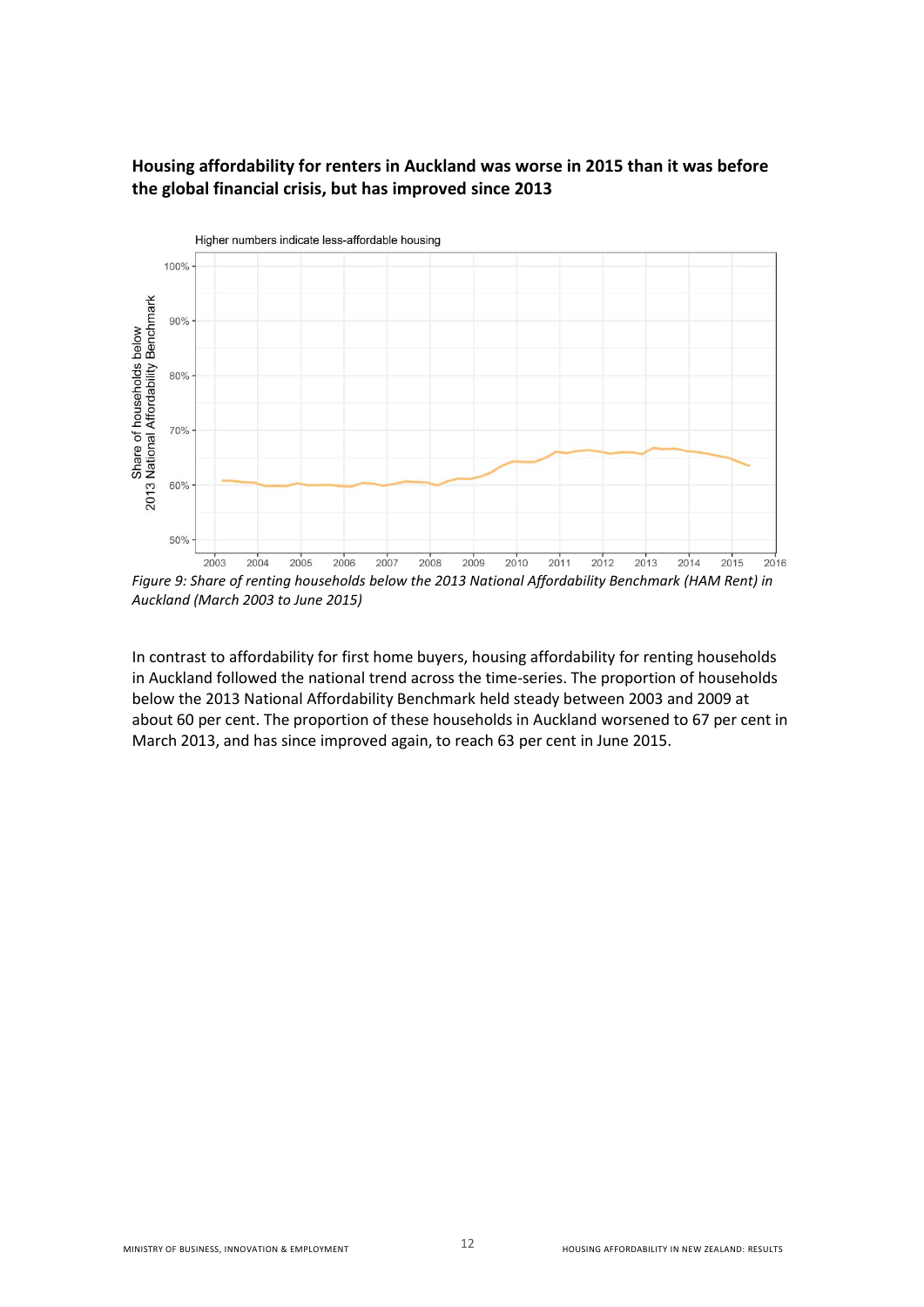### <span id="page-12-0"></span>**Housing affordability for first home buyers in the Wellington region has followed the national trend: it is worse than it was in 2003, but has improved since 2008**



*Figure 10: Share of potential first home buyer households below the 2013 National Affordability Benchmark (HAM Buy) in the Wellington region (March 2003 to June 2015)* 

Housing affordability for first home buyer households in Wellington has followed the national trend across the time series. The proportion of potential first home buyer households below the 2013 National Affordability Benchmark worsened from 71 per cent in March 2003 to 81 per cent in March 2008, and has since improved to 74 per cent in June 2015.

The proportion of first home buyer households in Wellington below the 2013 National Affordability Benchmark is consistently better than the national average, indicating that Wellington has consistently good housing affordability for first time home buyers relative to the rest of New Zealand.

Wellington's first home buyer housing affordability is better than the national average because it has comparatively higher average household incomes. Between 2003 and 2011, the difference between the proportion of Wellington households below the 2013 National Affordability Benchmark and the national average was around 5 percentage points; this difference grew to 8 percentage points in June 2015. The growing gap is due to Auckland's deteriorating first home buyer affordability, which has affected the national average in recent years.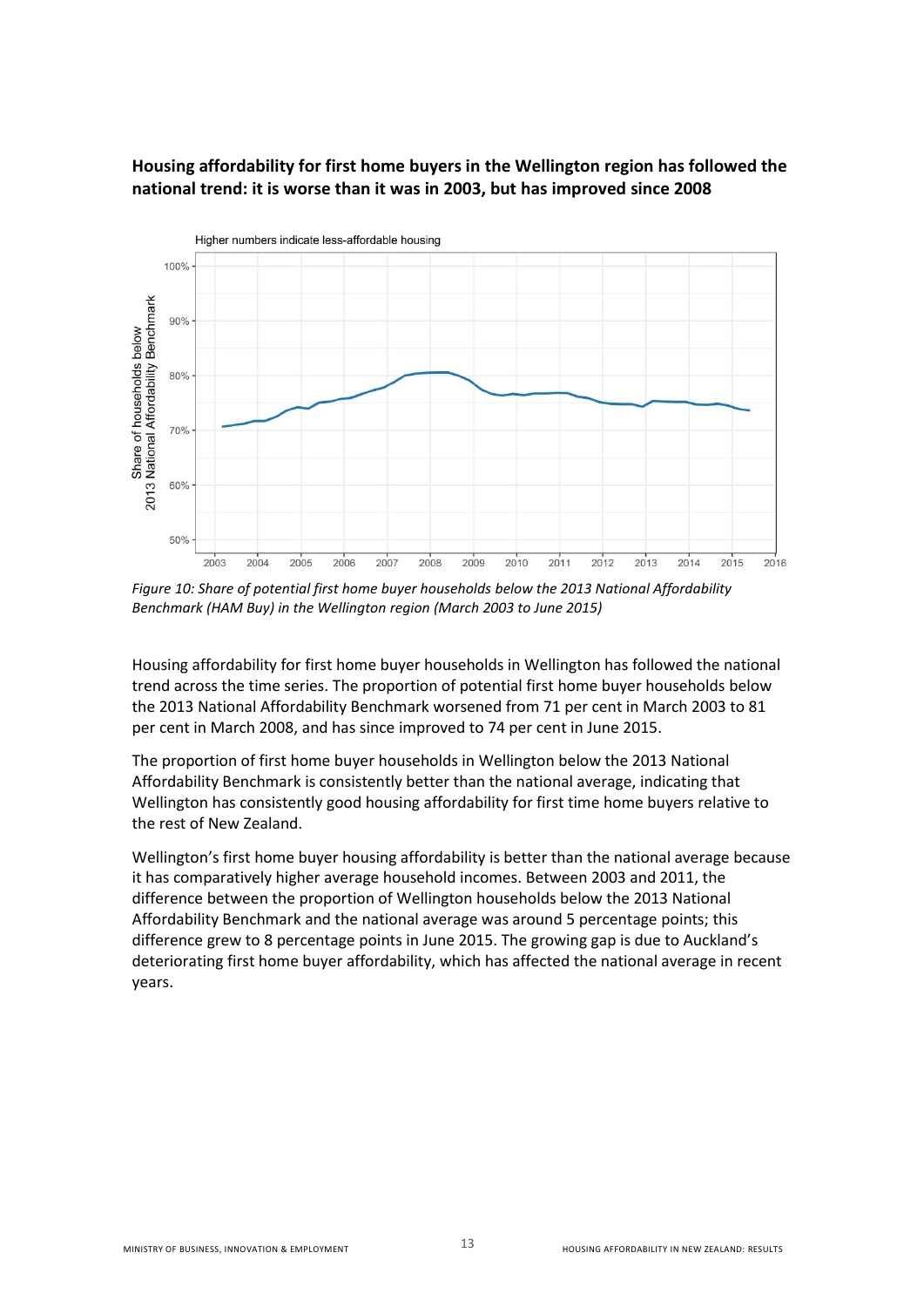### <span id="page-13-0"></span>**Housing affordability for renters in the Wellington region is worse than it was before the global financial crisis, but has improving since 2013**



*Figure 11: Share of renting households below the 2013 National Affordability Benchmark (HAM Rent) in Wellington (March 2003 to June 2015)* 

Housing affordability for renting households in Wellington has largely followed the national trend across the time series. The proportion of Wellington renting households below the 2013 National Affordability Benchmark held steady between 2003 and 2009 at around 60 per cent. Between 2009 and 2013 this proportion worsened to 64 per cent, before improving again to 62 per cent in June 2015.

Similar to Wellington's first home buyer housing affordability, rental affordability in Wellington is better than the national average, with the proportion of renting households below the 2013 National Affordability Benchmark generally holding at around 6 per cent better than the national average.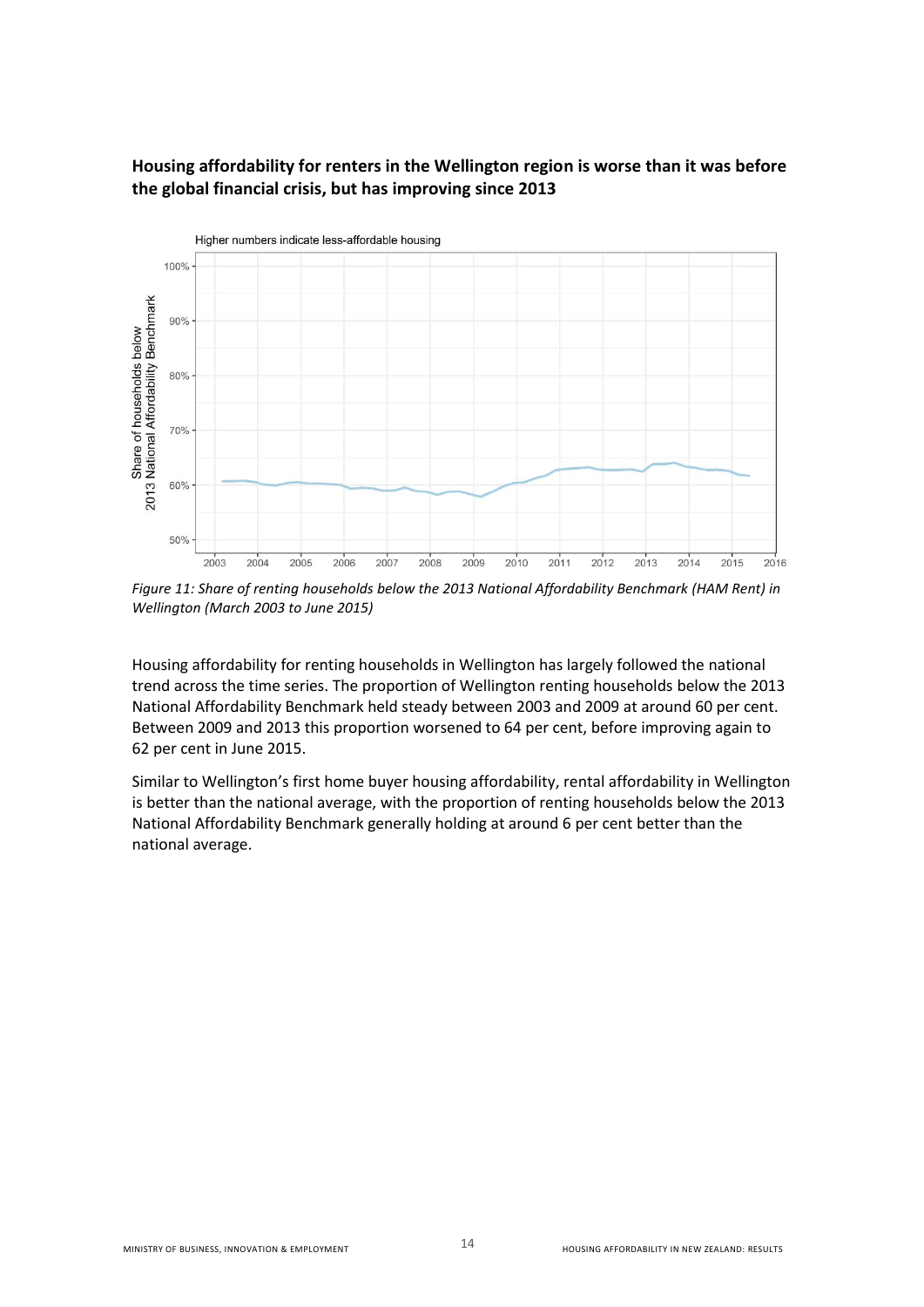# <span id="page-14-0"></span>**ANNEX 1: REGIONAL AFFORDABILITY BREAK-DOWNS**

*Table 1: Share of first home buyer and renting households below the 2013 National Affordability Benchmark by region in June 2015* 

| <b>Region</b>         | <b>HAM Rent</b> | <b>HAM Buy</b> |
|-----------------------|-----------------|----------------|
| <b>Auckland</b>       | 63.5%           | 85.7%          |
| <b>Bay of Plenty</b>  | 74.5%           | 83.5%          |
| <b>Canterbury</b>     | 60.9%           | 77.8%          |
| <b>Gisborne</b>       | 78.8%           | 84.1%          |
| <b>Hawke's Bay</b>    | 80.0%           | 86.0%          |
| Manawatu-Wanganui     | 77.3%           | 81.9%          |
| <b>Marlborough</b>    | 67.9%           | 79.7%          |
| <b>Nelson</b>         | 73.6%           | 85.1%          |
| <b>Northland</b>      | 76.6%           | 84.1%          |
| Otago                 | 75.4%           | 83.4%          |
| <b>Southland</b>      | 72.1%           | 77.1%          |
| <b>Taranaki</b>       | 66.7%           | 74.9%          |
| <b>Tasman</b>         | 69.6%           | 84.2%          |
| <b>Waikato</b>        | 71.6%           | 81.7%          |
| Wellington            | 61.7%           | 73.7%          |
| <b>West Coast</b>     | 66.4%           | 70.9%          |
| <b>National Total</b> | 66.6%           | 81.4%          |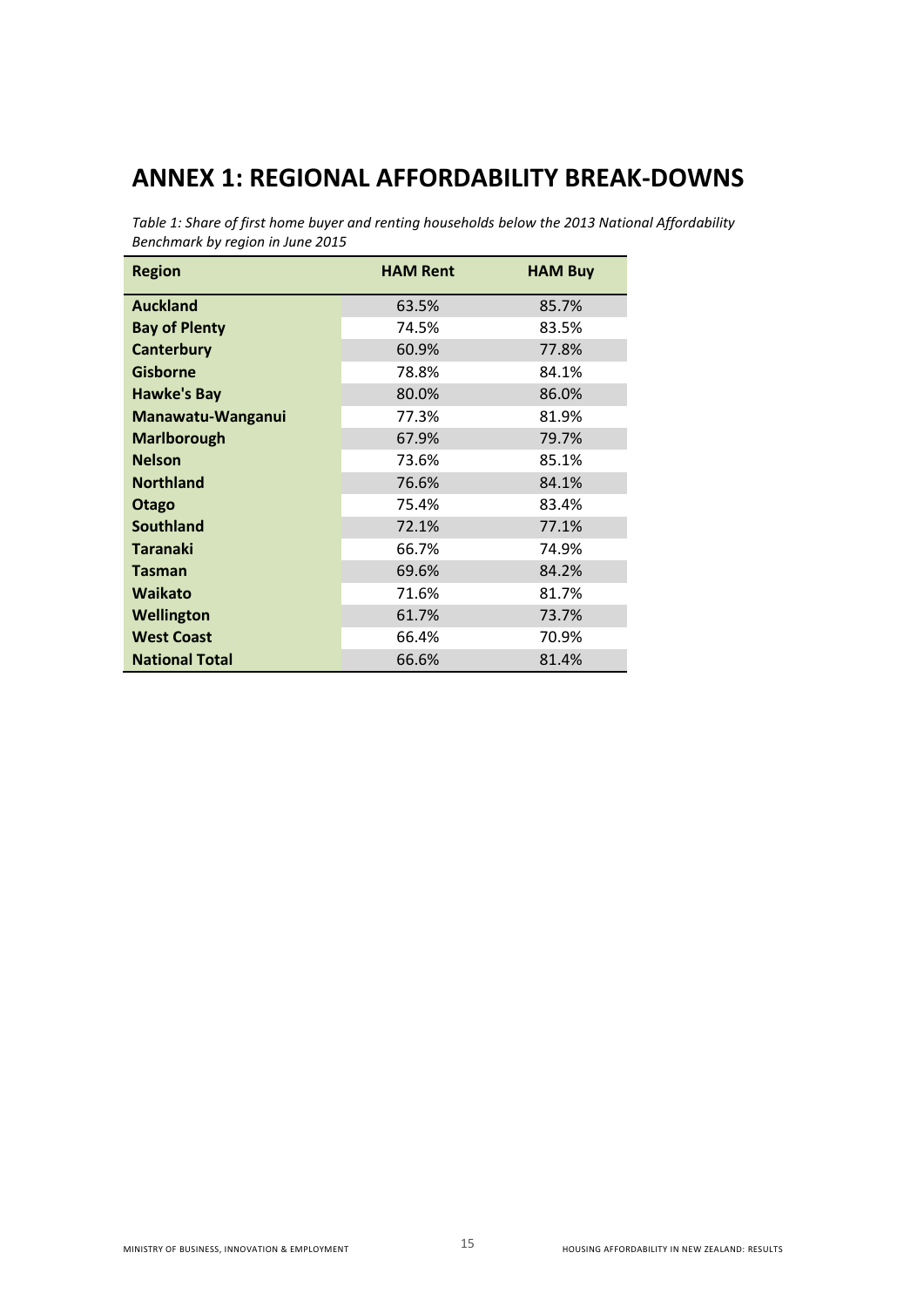# <span id="page-15-0"></span>**ANNEX 2: FURTHER DETAIL ON MBIE'S HOUSING AFFORDABILITY MEASURES**

#### **Q: Why do we need another way of measuring housing affordability? What's wrong with the ones we've already got?**

A: Other housing affordability indexes that measure housing affordability in New Zealand are focused solely on the affordability of buying houses, whereas MBIE's Housing Affordability Measure (HAM) pays equal attention to housing affordability for those in rental tenure.

Furthermore, other indexes all have certain limitations that the HAM does not. In the Massey Affordability Index, housing affordability is calculated by comparing average weekly earnings with the median house price and the mortgage interest rate. The Interest.co.nz Home Loan Affordability Series calculates affordability by deducting mortgage repayments from the median income for a household with two working adults. The Annual Demographia International Housing Affordability Survey divides a region's median house price by median household income and subsequently calculates how many years' annual household income is necessary to buy a house.

Unlike these measures, the HAM takes account of the fact that not all potential first home buyers are earning the average or median income. It also, like the Interest.co.nz measure, acknowledges that a home valued at the median house price is not necessarily what first home buyers are looking for, but by equivalising household income (see below, 'How are MBIE's HAM indicators calculated?') the HAM also takes account of the fact that not all households are nuclear families.

The other key benefit of HAM is that measures such as the Massey Affordability Index are based on statistical aggregates, whereas the HAM is based on data at the household level. This means that researchers can drill down into the HAM data in order to gain a much more detailed view of affordability in certain areas and for certain groups of people.

#### **Q: How are MBIE's HAM indicators calculated?**

The HAM comprises two indicators:

- 1. **HAM Buy**: housing affordability for first home buyers. This indicator addresses whether a household that is currently renting can feasibly afford to own a home.
- 2. **HAM Rent**: housing affordability for renters. This indicator addresses whether a household that rents can feasibly afford to live in its current accommodation.

The HAM indicators calculate housing affordability based on the proportion of households that fall below the 2013 National Affordability Benchmark. The benchmark was calculated by looking at the income less housing costs (adjusting for household size) of all households in the Household Economic Survey in June 2013<sup>4</sup>:

1. **HAM Buy** measures the proportion of renting households who would fall below the 2013 National Affordability Benchmark if they bought a lower quartile-valued dwelling in their territorial authority,<sup>5</sup> based on their income in that quarter and an estimate of what their housing costs would be on purchasing this dwelling.

 $\overline{a}$ 

 $<sup>4</sup>$  The source of the income data used to calculate the thresholds is the equivalised household income</sup> from the June 2013 Household Economic Survey.

<sup>&</sup>lt;sup>5</sup> Or ward area, within Auckland.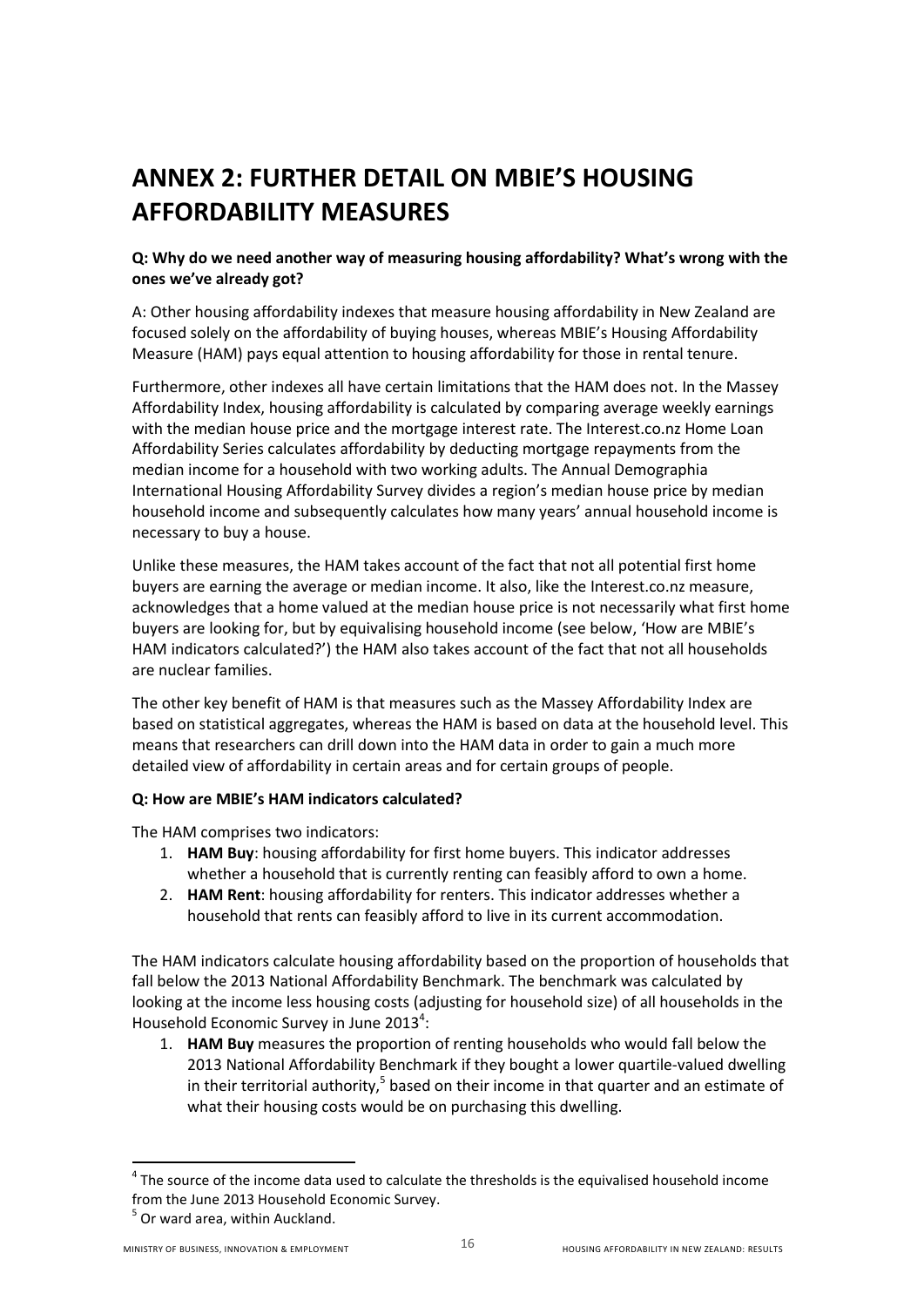2. **HAM Rent** measures the proportion of renting households who fall below the 2013 National Affordability Benchmark, based on their income and rent in their current home that quarter.

Note that as HAM reports the share of households below the 2013 National Affordability Benchmark, higher HAM values indicate worse housing affordability than lower values.

#### **Q: What data is used to calculate the HAM?**

The two HAM indicators are constructed using household-level data from Statistics New Zealand's Integrated Data Infrastructure (IDI). When the HAM (which is currently an experimental statistical series) becomes a Tier 1 official statistic, it will be the first such statistic to be produced using the IDI. Using the IDI means that the HAM data can be matched with other administrative data in the IDI, in order to establish (for instance) whether housing affordability category influences a household's health outcomes.

The main data sources that are used to create the HAM indicators are:

- income data sourced from the income data within the IDI (which originates from tax records collected by the Inland Revenue Department)
- rent data sourced from active bond records within MBIE's Tenancy Bond Database
- home ownership cost data calculated using property sales and value information collected by CoreLogic New Zealand Ltd, as well as interest rate data from the Reserve Bank of New Zealand
- housing service costs data (rates, insurance and body corporate fees) from Statistics New Zealand's Household Economic Survey
- address data from a number of different sources within the IDI, including tax data, social welfare data, health data, education data and accident compensation data.

All this data is linked together at the household level using the street address of the household's primary residence as a matching key. Because the data all comes from administrative data sources, it has high coverage of the New Zealand population.

It should be noted that, because of difficulties reconciling self-employed income, income amounts used in all aspects of the HAM calculations are for before-tax income, and (where relevant) before compulsory student loan repayments are deducted.

#### **Q: When will further data become available?**

A: The results of the HAM indicators currently cover the period from March 2003 to June 2015, incorporating new data at quarterly intervals. Updated results will thus be published on a quarterly basis, but the most recent results will always date from between 9 and 15 months prior to the present moment. This is because it takes that long for Statistics New Zealand to receive and process the source data and for it to be linked with the other data in the IDI. Options for reducing this time lag are currently being investigated as an enhancement of the HAM.